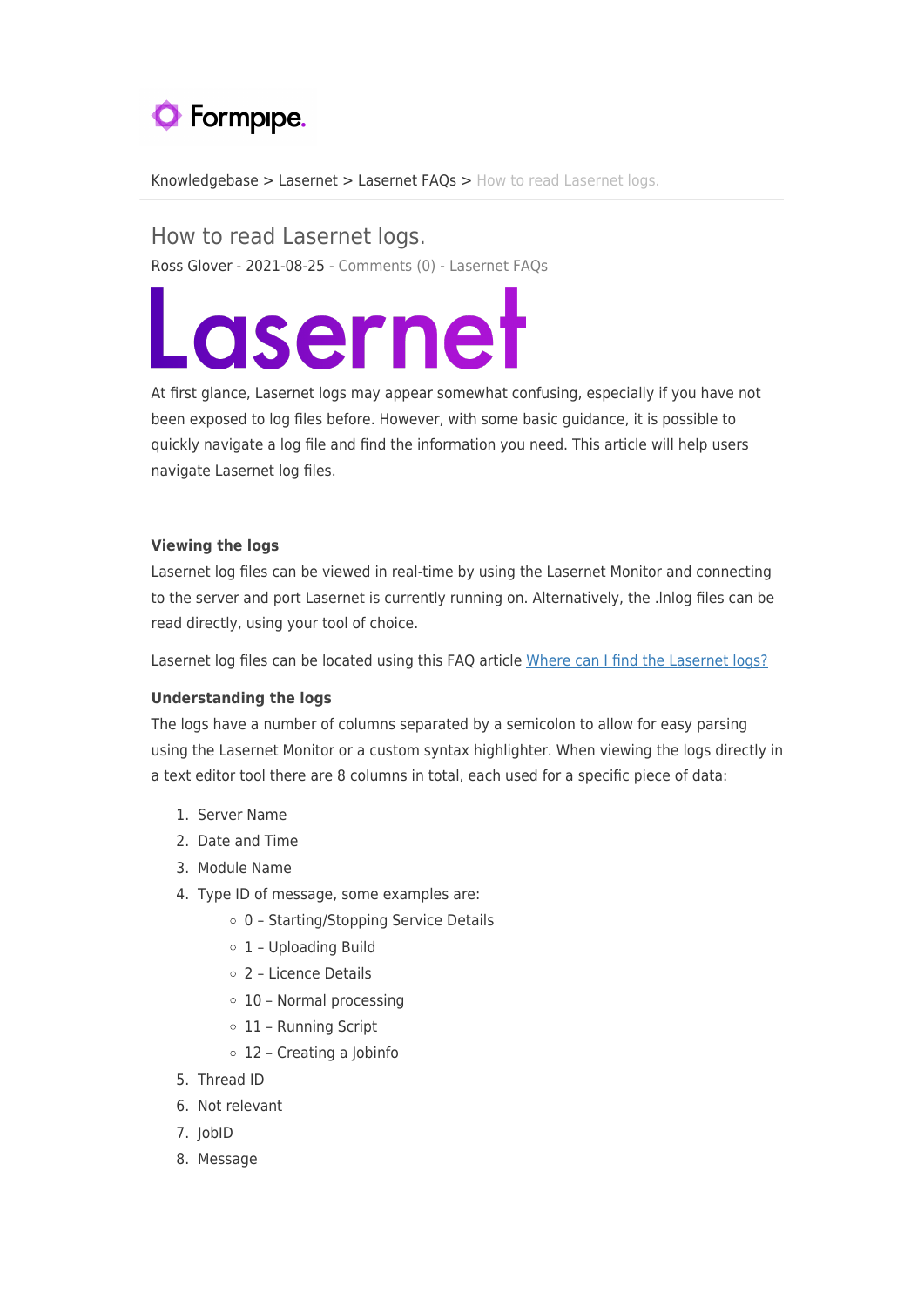Identification of these columns makes it possible to start tracing jobs through the system, using the modules and module name columns to identify the location of data and the system status.

At the end of each Module in Lasernet there should be a message similar to the below:

Passing job TECH018 FILE INPUT 7805F9D3 6839 4BB0 A9A1 11CEF70DFD54 to XML Transformer 1

This indicates that the job with JobID

TECH018\_FILE\_INPUT\_7805F9D3\_6839\_4BB0\_A9A1\_11CEF70DFD54 is getting passed to a module called "XML Transfomer 1". At this point the JobID of the job gets changed but the Thread ID stays the same to allow for the job to be followed through Lasernet.

Be aware that when a job is passed to two destinations, the first destination in the list gets processed first. Only after the job is processed does it get passed to the second destination.

#### **Additional Logging**

Scripts can be used within the Lasernet build to print information into the log file. An example has been provided below.

```
logger.LogEvent(123,"Logging Message Here " +
job.getJobInfo("jobinfoName"));
```
After this script has been executed in Lasernet, "Logging Message Here " will be printed out, along with the value contained in the jobinfo "jobinfoname" and the message will have the Type ID 123.

It is important to remember that Type ID values < 100 are reserved for the Lasernet service. However, it is possible to use any other numbers as well as modifying the second argument of the function to contain any information wanted.

#### **Errors in the logs**

The logs can show a number of different errors. When viewed in the Lasernet Monitor, errors are shown with red text and an error type tag.

TECH018 FILE INPUT 7805F9D3 6839 4BB0 A9A1 11CEF70DFD54;Failed job TECH018 FILE INPUT 7805F9D3 6839 4BB0 A9A1 11CEF70DFD54 (Failed to pass job(TECH018\_FILE\_INPUT\_7805F9D3\_6839\_4BB0\_A9A1\_11CEF70DFD54): Destination PDFEngine not found)